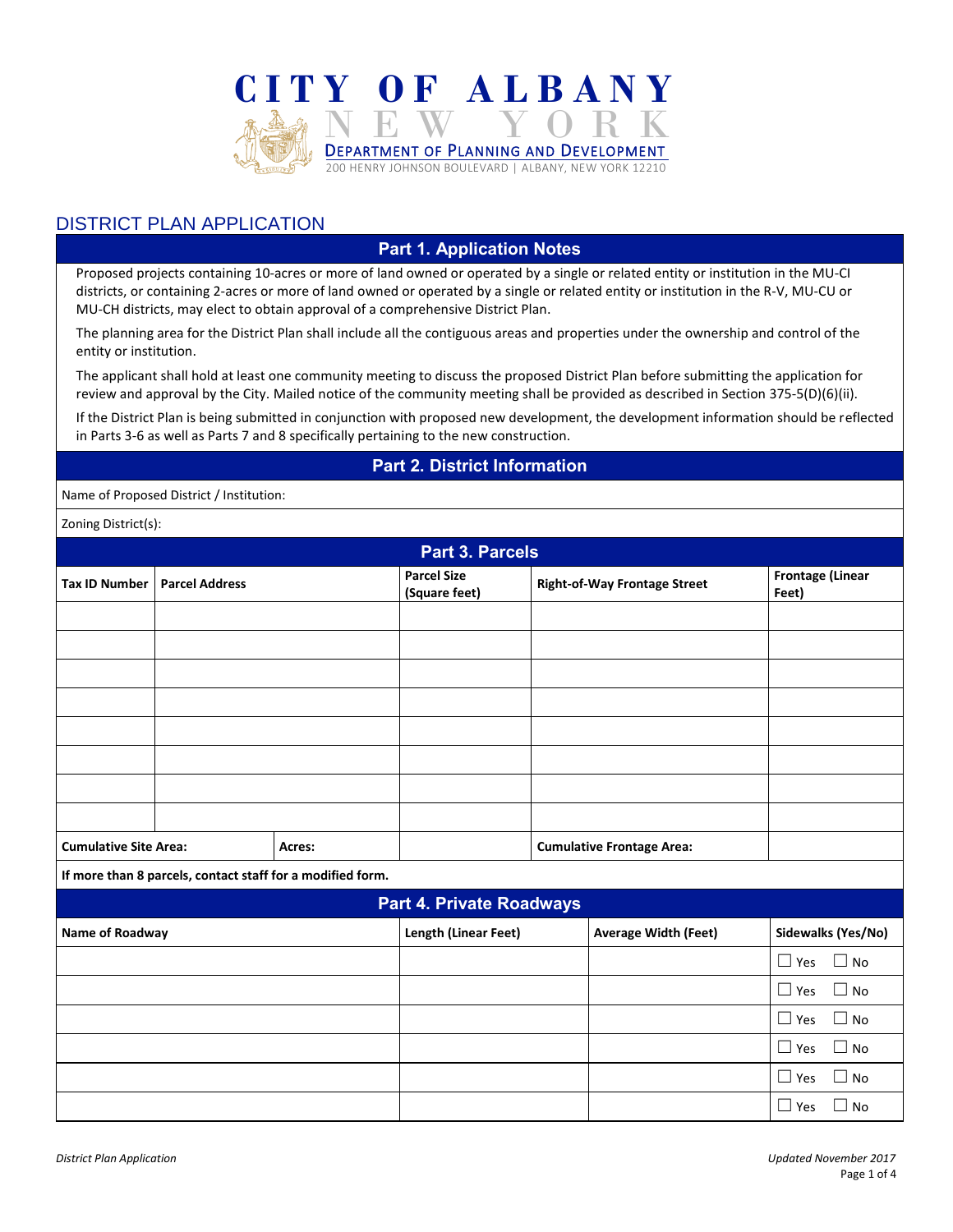| <b>Part 5. Structures</b>                           |                                                               |                                                                    |                                   |                                 |                              |                          |
|-----------------------------------------------------|---------------------------------------------------------------|--------------------------------------------------------------------|-----------------------------------|---------------------------------|------------------------------|--------------------------|
| <b>Building Name</b>                                | <b>Postal Address</b>                                         | No. of<br><b>Stories</b>                                           | <b>Building</b><br>Footprint (SF) | <b>Gross Floor</b><br>Area (SF) | Use(s)                       |                          |
|                                                     |                                                               |                                                                    |                                   |                                 |                              |                          |
|                                                     |                                                               |                                                                    |                                   |                                 |                              |                          |
|                                                     |                                                               |                                                                    |                                   |                                 |                              |                          |
|                                                     |                                                               |                                                                    |                                   |                                 |                              |                          |
|                                                     |                                                               |                                                                    |                                   |                                 |                              |                          |
|                                                     |                                                               |                                                                    |                                   |                                 |                              |                          |
|                                                     |                                                               |                                                                    |                                   |                                 |                              |                          |
|                                                     |                                                               |                                                                    |                                   |                                 |                              |                          |
|                                                     | If more than 8 structures, contact staff for a modified form. |                                                                    |                                   |                                 |                              |                          |
|                                                     |                                                               |                                                                    | Part 6. Parking and Loading       |                                 |                              |                          |
| <b>Type of Parking</b>                              |                                                               |                                                                    | <b>Outdoor/Surface Spaces</b>     |                                 | <b>Indoor/Covered Spaces</b> | <b>ADA Spaces</b>        |
| <b>Total Automobile Parking Spaces</b>              |                                                               |                                                                    |                                   |                                 |                              |                          |
| <b>Bicycle Parking Spaces</b>                       |                                                               |                                                                    |                                   |                                 |                              |                          |
| <b>Off-Street Loading Spaces</b>                    |                                                               |                                                                    |                                   |                                 |                              |                          |
| List All Automobile Lots > 15 spaces                |                                                               |                                                                    |                                   |                                 |                              |                          |
| <b>Lot Name</b>                                     |                                                               |                                                                    | <b>Number of Spaces</b>           |                                 | <b>Public Spaces</b>         | <b>Restricted Spaces</b> |
|                                                     |                                                               |                                                                    |                                   |                                 |                              |                          |
|                                                     |                                                               |                                                                    |                                   |                                 |                              |                          |
|                                                     |                                                               |                                                                    |                                   |                                 |                              |                          |
|                                                     |                                                               |                                                                    |                                   |                                 |                              |                          |
|                                                     |                                                               |                                                                    |                                   |                                 |                              |                          |
|                                                     |                                                               |                                                                    |                                   |                                 |                              |                          |
|                                                     |                                                               |                                                                    |                                   |                                 |                              |                          |
|                                                     |                                                               |                                                                    |                                   |                                 |                              |                          |
|                                                     |                                                               |                                                                    |                                   |                                 |                              |                          |
|                                                     |                                                               |                                                                    |                                   |                                 |                              |                          |
|                                                     | If more than 10 lot, contact staff for a modified form.       |                                                                    |                                   |                                 |                              |                          |
| Part 7. Project Description (new construction only) |                                                               |                                                                    |                                   |                                 |                              |                          |
| Project Name:                                       |                                                               | Project Cost (Anticipated): \$<br>Occupancy Date: ____/____/______ |                                   |                                 |                              |                          |
| <b>Estimated Construction:</b>                      |                                                               |                                                                    |                                   |                                 |                              |                          |
| Project Description:                                |                                                               |                                                                    |                                   |                                 |                              |                          |
|                                                     |                                                               |                                                                    |                                   |                                 |                              |                          |
|                                                     |                                                               |                                                                    |                                   |                                 |                              |                          |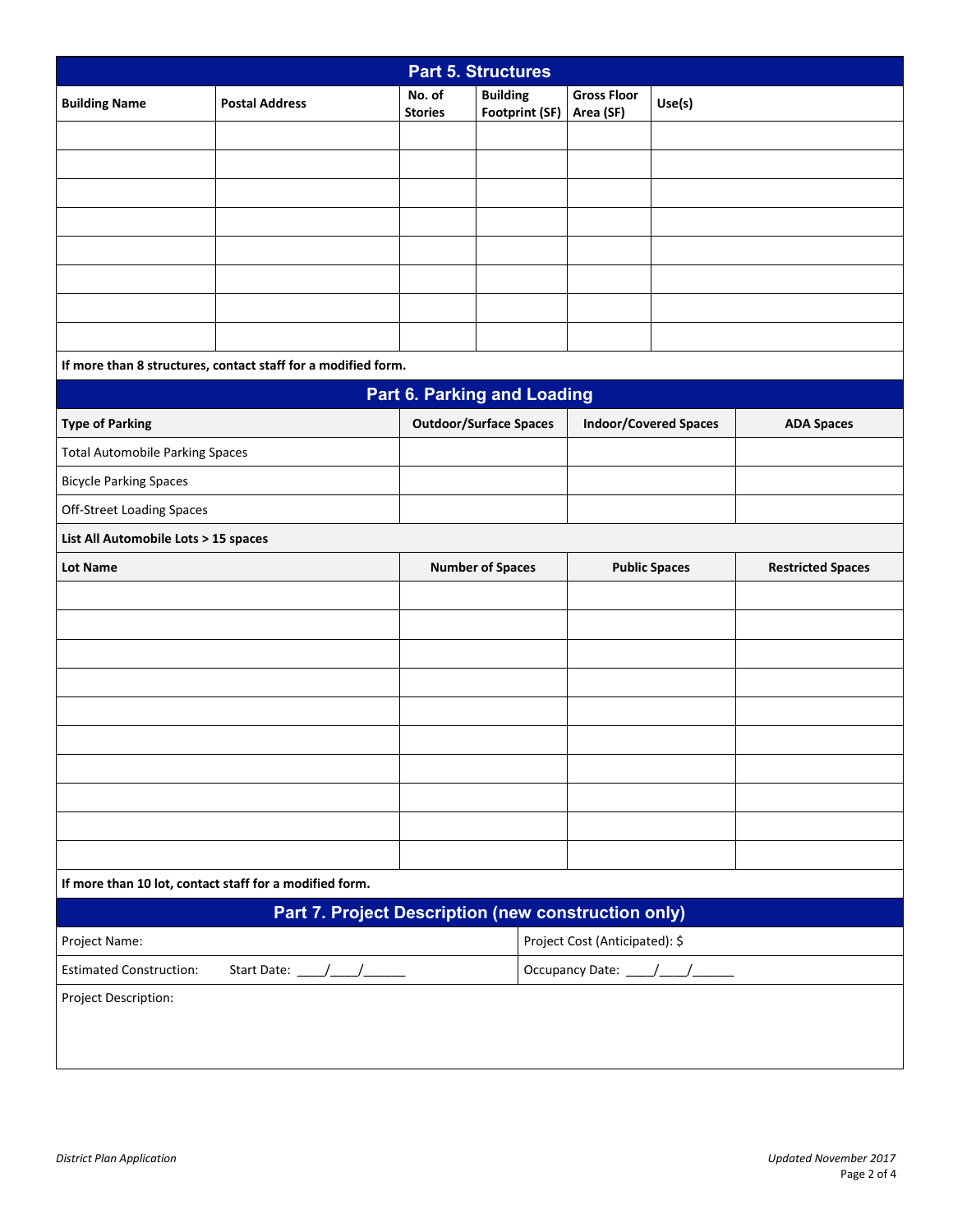| Part 8. Site Development Information (new construction only)                                                                                                                                                                           |                                                                                                                          |                                              |  |  |  |  |
|----------------------------------------------------------------------------------------------------------------------------------------------------------------------------------------------------------------------------------------|--------------------------------------------------------------------------------------------------------------------------|----------------------------------------------|--|--|--|--|
| A. Floor Area                                                                                                                                                                                                                          | <b>Existing (Square Feet)</b>                                                                                            | <b>Proposed (Square Feet)</b>                |  |  |  |  |
| First Floor Building Area                                                                                                                                                                                                              |                                                                                                                          |                                              |  |  |  |  |
| <b>Total Gross Floor Area</b>                                                                                                                                                                                                          |                                                                                                                          |                                              |  |  |  |  |
| Existing Gross Floor Area to be Razed                                                                                                                                                                                                  |                                                                                                                          |                                              |  |  |  |  |
| Existing Gross Floor Area to be Retained                                                                                                                                                                                               |                                                                                                                          |                                              |  |  |  |  |
| Retained Gross Floor Area to be Renovated                                                                                                                                                                                              |                                                                                                                          |                                              |  |  |  |  |
| Gross Floor Area to be Constructed                                                                                                                                                                                                     |                                                                                                                          |                                              |  |  |  |  |
| Building Footprint (gross floor area)                                                                                                                                                                                                  |                                                                                                                          |                                              |  |  |  |  |
| <b>B.</b> Use Information                                                                                                                                                                                                              | <b>Existing (No. of Units)</b>                                                                                           | Proposed (No. of Units)                      |  |  |  |  |
| <b>Total Number of Dwelling Units</b>                                                                                                                                                                                                  |                                                                                                                          |                                              |  |  |  |  |
| Non-Residential Use(s) Floor Area (List Type below)                                                                                                                                                                                    | <b>Existing (Square Feet)</b>                                                                                            | <b>Proposed (Square Feet)</b>                |  |  |  |  |
|                                                                                                                                                                                                                                        |                                                                                                                          |                                              |  |  |  |  |
|                                                                                                                                                                                                                                        |                                                                                                                          |                                              |  |  |  |  |
|                                                                                                                                                                                                                                        |                                                                                                                          |                                              |  |  |  |  |
|                                                                                                                                                                                                                                        |                                                                                                                          |                                              |  |  |  |  |
| C. Water and Sewer Information                                                                                                                                                                                                         |                                                                                                                          |                                              |  |  |  |  |
| (Note: The term "sewer" refers to sanitary sewers, storm sewers, and combined sewers owned by the City of Albany.)<br>1. Indicate the number of each of the following sewer and/or water items that will be part of the proposed work: |                                                                                                                          |                                              |  |  |  |  |
| New Water Service (Connection)                                                                                                                                                                                                         |                                                                                                                          | Termination of Existing Water Service Tap(s) |  |  |  |  |
| New Sewer Service (Connection)                                                                                                                                                                                                         |                                                                                                                          | Termination of Existing Sewer Service Tap(s) |  |  |  |  |
|                                                                                                                                                                                                                                        | $\Box$ No<br>2. Will the proposed work change the current water consumption and sewer discharge of the building or site? |                                              |  |  |  |  |
| 3. Check one of the boxes below to indicate the status of main water and sewer lines if the development includes the construction of main lines:                                                                                       |                                                                                                                          |                                              |  |  |  |  |
| $\Box$ Applicant requests Albany Water and Sewer Department to accept ownership of the sewer mains and/or water lines                                                                                                                  |                                                                                                                          |                                              |  |  |  |  |
| $\Box$ Applicant retains private ownership of sewer mains and/or water lines                                                                                                                                                           |                                                                                                                          |                                              |  |  |  |  |
| Not applicable (Development does not include construction of sewer mains and/or water lines)                                                                                                                                           |                                                                                                                          |                                              |  |  |  |  |
| 4. If Yes to the first or second statement in Item 3 above, identify the type of property where sewer mains and/or water lines will be constructed:                                                                                    |                                                                                                                          |                                              |  |  |  |  |
| $\Box$ Public Property, Existing City Street<br>$\Box$ Public Property, New City Street to be constructed as part of the development/project                                                                                           |                                                                                                                          |                                              |  |  |  |  |
| Not Applicable<br>$\Box$ Private Property                                                                                                                                                                                              |                                                                                                                          |                                              |  |  |  |  |
| D. Work in and Around City Rights-of-Way                                                                                                                                                                                               |                                                                                                                          |                                              |  |  |  |  |
| 1. Please indicate all items below that apply to the proposed work:                                                                                                                                                                    |                                                                                                                          |                                              |  |  |  |  |
| $\Box$ Applicant requests to change or designate the name of a City Street                                                                                                                                                             |                                                                                                                          |                                              |  |  |  |  |
| The proposed work includes a private structure (e.g., deck, porch, awning, sign, fence, etc.) encroaching on a City dedicated right-of-way                                                                                             |                                                                                                                          |                                              |  |  |  |  |
| Modification or reconstruction of City curbs                                                                                                                                                                                           |                                                                                                                          |                                              |  |  |  |  |
| Design and construction of a new street where the Applicant will request the City to accept ownership of the street                                                                                                                    |                                                                                                                          |                                              |  |  |  |  |
| Applicant requests the City to vacate an existing City street/sidewalk so the Applicant can use the property for private development                                                                                                   |                                                                                                                          |                                              |  |  |  |  |
| $\Box$ The proposed work will create an obstruction of traffic on City rights-of-way                                                                                                                                                   |                                                                                                                          |                                              |  |  |  |  |
| The proposed work includes the excavation of a City street or sidewalk                                                                                                                                                                 |                                                                                                                          |                                              |  |  |  |  |
| The proposed work includes the placement of a demolition dumpster in a City right-of-way                                                                                                                                               |                                                                                                                          |                                              |  |  |  |  |
| $\Box$ The proposed work includes the addition, deletion, and/or relocation of City street lights in a City right-of-way                                                                                                               |                                                                                                                          |                                              |  |  |  |  |